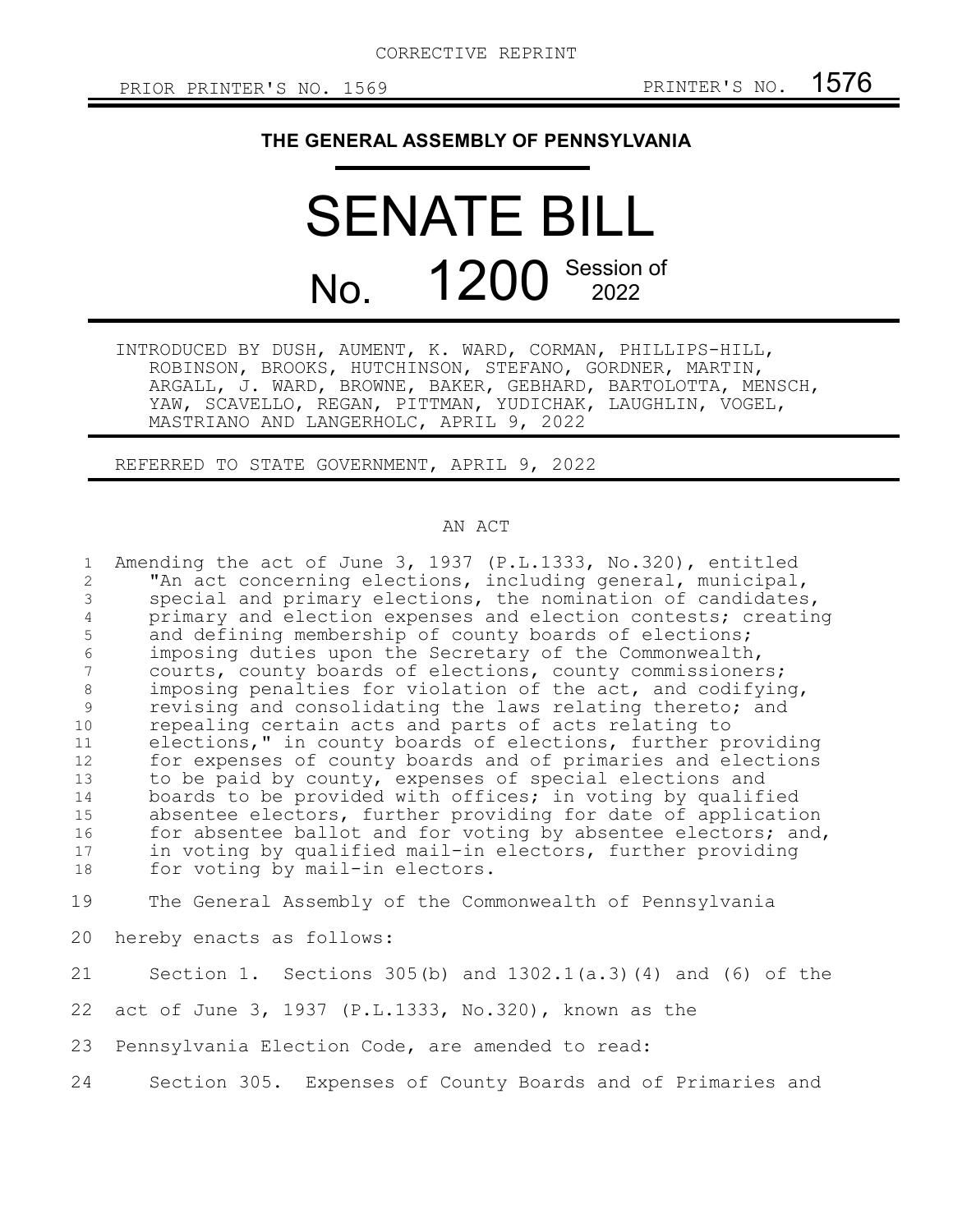Elections to Be Paid by County; Expenses of Special Elections; Boards to Be Provided with Offices.-- 1 2

\* \* \* 3

(b) The county commissioners or other appropriating authorities of the county shall provide the county board with a suitable and adequate [offices] primary office at the county seat, properly furnished for keeping its records, holding its public sessions and otherwise performing its public duties, and shall also provide such branch offices for the board in cities other than the county seat, as may be necessary. 4 5 6 7 8 9 10

\* \* \* 11

Section 1302.1. Date of Application for Absentee Ballot.--\* \* \* 12 13

 $(a.3)$  \* \* \* 14

(4) If the elector is unable to appear at the office of the county board of elections to receive the ballot, the board shall give the elector's absentee ballot to an authorized representative of the elector who is designated in writing by the elector. The authorized representative shall deliver the absentee ballot to the elector and return the completed absentee ballot, sealed in the official absentee ballot envelopes, to an employe at the primary office of the county board of elections located in the county seat under section 305(b), which shall retain the ballot, unopened, until the canvassing of all absentee ballots. 15 16 17 18 19 20 21 22 23 24 25

\* \* \* 26

(6) If the elector is unable to appear at the office of the county board of elections or unable to obtain assistance from an authorized representative, the county board may provide an authorized representative or ask the judge of the court of 27 28 29 30

20220SB1200PN1576 - 2 -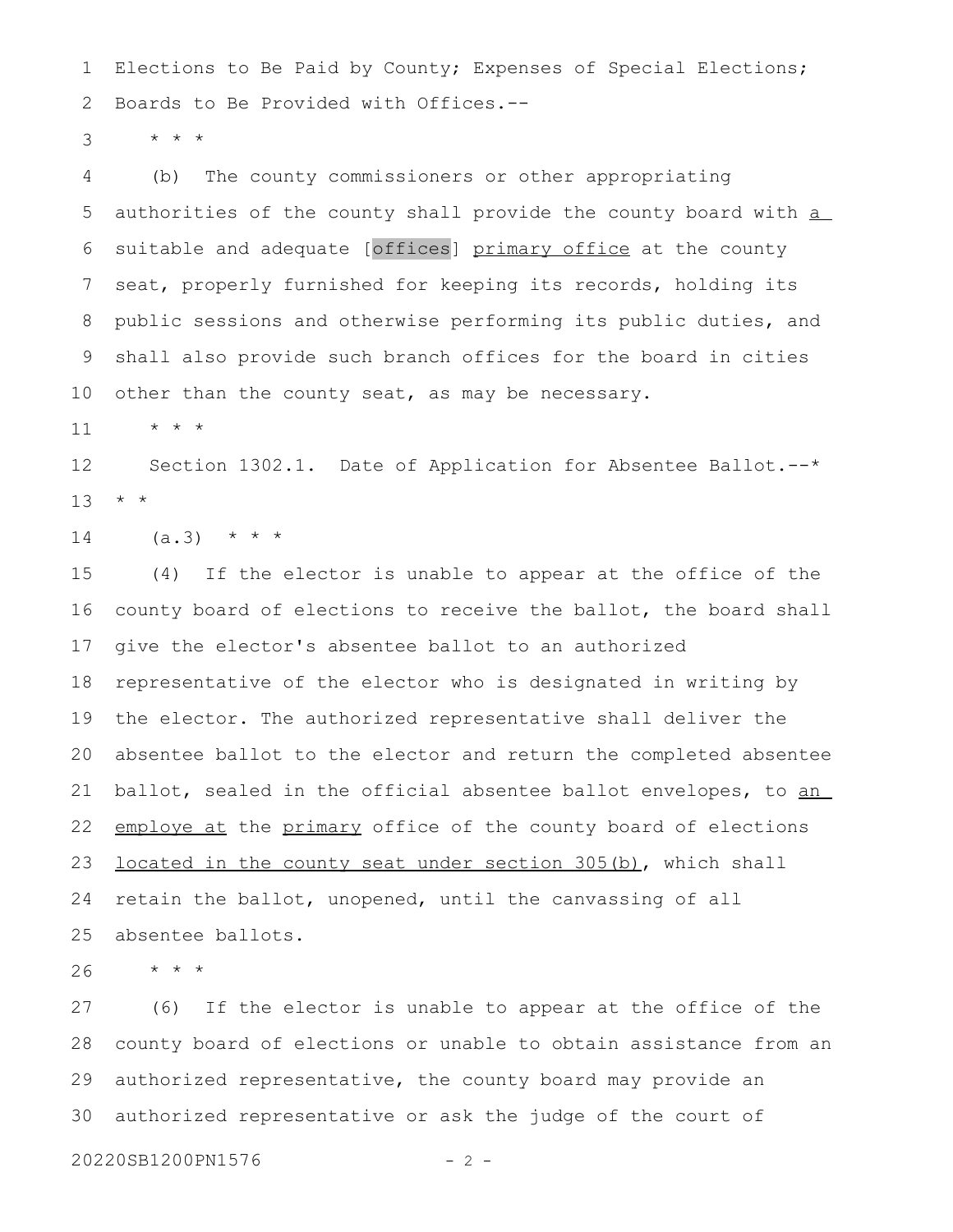common pleas in the county in which the elector is qualified to vote to direct a deputy sheriff of the county to deliver the absentee ballot to the elector if the elector is at a physical location within the county and return the completed absentee ballot, sealed in the official absentee ballot envelopes, to an employe at the primary office of the county board of elections located in the county seat under section 305(b). If there is no authorized representative and a deputy sheriff is unavailable to deliver an absentee ballot under this section, the judge may direct a constable to make such delivery in accordance with the provisions of this section. 1 2 3 4 5 6 7 8 9 10 11

\* \* \* 12

Section 2. Sections 1306(a) introductory paragraph and 1306- D(a) of the act, amended March 27, 2020 (P.L.41, No.12), are amended to read: 13 14 15

Section 1306. Voting by Absentee Electors.--(a) Except as provided in paragraphs (2) and (3), at any time after receiving an official absentee ballot, but on or before eight o'clock P.M. the day of the primary or election, the elector shall, in secret, proceed to mark the ballot only in black lead pencil, indelible pencil or blue, black or blue-black ink, in fountain pen or ball point pen, and then fold the ballot, enclose and securely seal the same in the envelope on which is printed, stamped or endorsed "Official Election Ballot." This envelope shall then be placed in the second one, on which is printed the form of declaration of the elector, and the address of the elector's county board of election and the local election district of the elector. The elector shall then fill out, date and sign the declaration printed on such envelope. Such envelope shall then be securely sealed and the elector shall send same by 16 17 18 19 20 21 22 23 24 25 26 27 28 29 30

20220SB1200PN1576 - 3 -